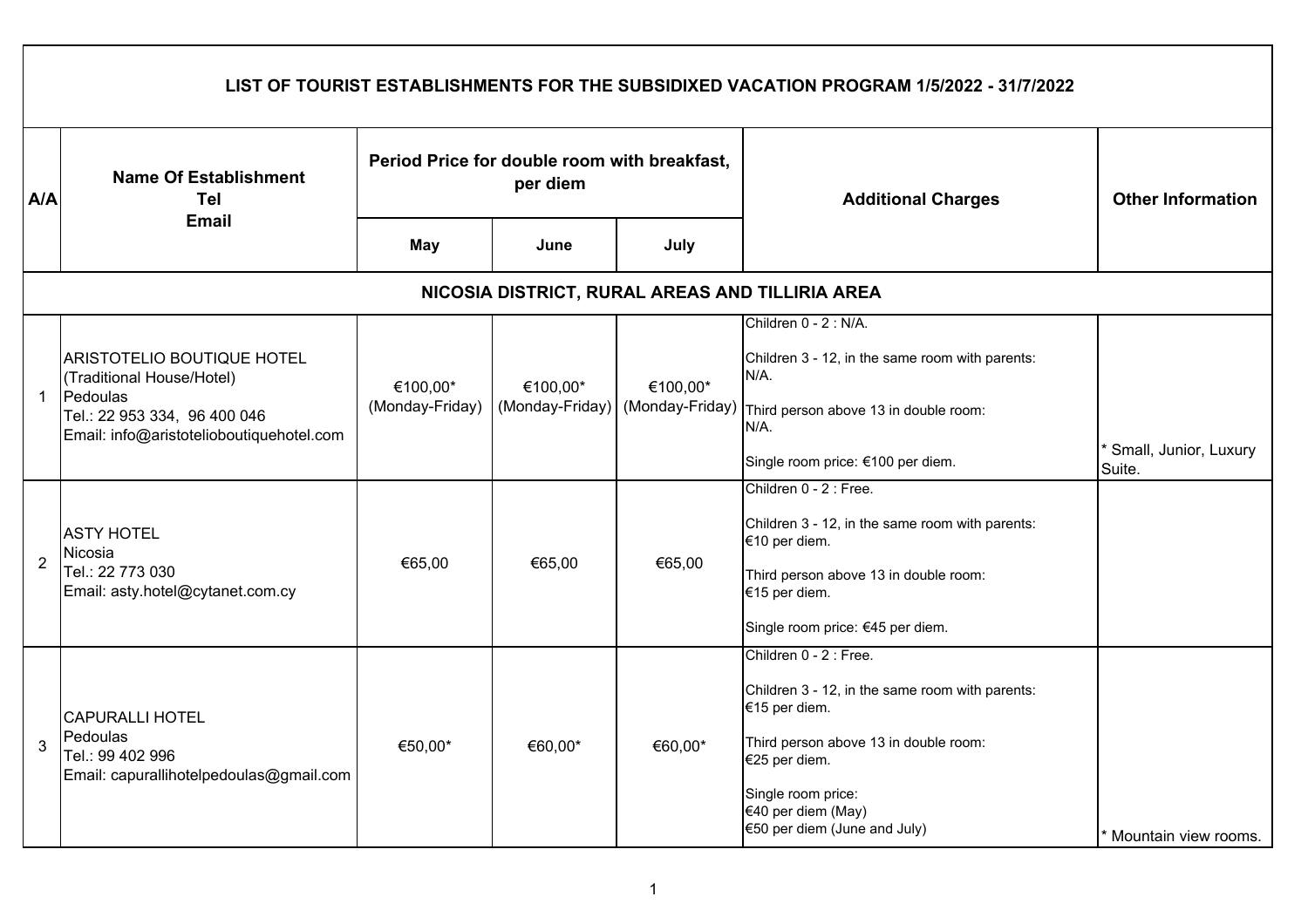| A/A            | <b>Name Of Establishment</b><br><b>Tel</b>                                                                 | Period Price for double room with breakfast,<br>per diem |         |         | <b>Additional Charges</b>                                                                                                                                                                                                        | <b>Other Information</b> |
|----------------|------------------------------------------------------------------------------------------------------------|----------------------------------------------------------|---------|---------|----------------------------------------------------------------------------------------------------------------------------------------------------------------------------------------------------------------------------------|--------------------------|
|                | <b>Email</b>                                                                                               | May                                                      | June    | July    |                                                                                                                                                                                                                                  |                          |
| $\overline{4}$ | <b>CASTELLI HOTEL</b><br>Nicosia<br>Tel.: 22 712 712, 22 712 812<br>Email: reservations@kennedy-hotels.com | €85,00                                                   | €78,00  | €68,00  | Children 0 - 2 : Free.<br>Children 3 - 12, in the same room with parents:<br>€5 per diem.<br>Third person above 13 in double room:<br>€7 per diem.<br>Single room price: 10% έκπτωση στην τιμή του<br>δίκλινου.                  |                          |
| 5              | <b>CENTRUM HOTEL</b><br>Nicosia<br>Tel.: 22 456 444<br>Email: info@centrumhotel.net                        | €89,00*                                                  | €79,00* | €79,00* | Children 0 - 2 : Free.<br>Children 3 - 12, in the same room with parents:<br>€15 per diem.<br>Third person above 13 in double room:<br>€20 per diem.<br>Single room price:<br>€74 per diem (May)<br>€69 per diem (June and July) | <b>Standard rooms.</b>   |
| 6              | <b>CHRISTY'S PALACE HOTEL</b><br>Pedoulas<br>Tel.: 99 635 584<br>Email: anchristys@cytanet.com.cy          | €55,00                                                   | €55,00  | €55,00  | Children 0 - 2 : Free.<br>Children 3 - 12, in the same room with parents:<br>€15 per diem.<br>Third person above 13 in double room:<br>€25 per diem.<br>Single room price: €45 per diem.                                         |                          |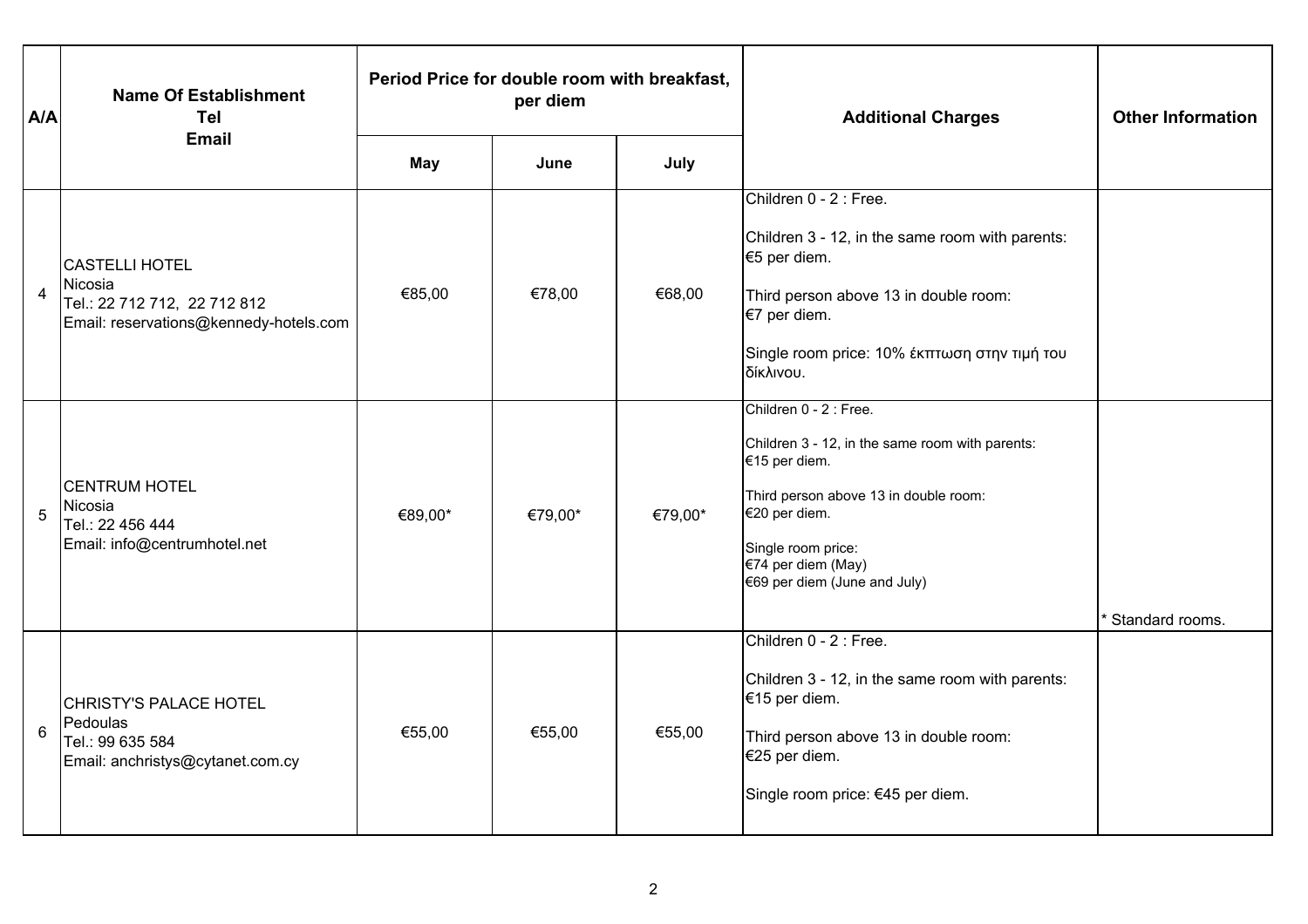| A/A            | <b>Name Of Establishment</b><br><b>Tel</b>                                                                          | Period Price for double room with breakfast,<br>per diem |          |          | <b>Additional Charges</b>                                                                                                                                                                                                  | <b>Other Information</b>    |
|----------------|---------------------------------------------------------------------------------------------------------------------|----------------------------------------------------------|----------|----------|----------------------------------------------------------------------------------------------------------------------------------------------------------------------------------------------------------------------------|-----------------------------|
|                | <b>Email</b>                                                                                                        | May                                                      | June     | July     |                                                                                                                                                                                                                            |                             |
| $\overline{7}$ | <b>CLASSIC HOTEL</b><br>Nicosia<br>Tel.: 22 664 006<br>Email: resclassic@gapgroup.com                               | €100,00*                                                 | €100,00* | €80,00*  | Children 0 - 2 : Free.<br>Children 3 - 12, in the same room with parents:<br>€20 per diem.<br>Third person above 13 in double room:<br>$N/A$ .<br>Single room price:<br>€85 per diem (May and June)<br>€70 per diem (July) | Standard room.              |
| 8              | <b>CLEOPATRA HOTEL</b><br>Nicosia<br>Tel.: 22 844 000<br>Email: info@cleopatra.com.cy                               | €100,00*                                                 | €100,00* | €90,00*  | Children 0 - 2 : Free.<br>Children 3 - 12, in the same room with parents:<br>€10 per diem.<br>Third person above 13 in double room:<br>€20 per diem.<br>Single room price: €80 per diem.                                   | Standard room.              |
| 9              | <b>DEL CONTE</b><br>(Traditional House/Apts)<br>Kalopanayiotis<br>Tel.: 22 524 630<br>Email: pan.paschali@gmail.com | €100,00*                                                 | €100,00* | €100,00* | Children 0 - 2 : Free.<br>Children 3 - 12, in the same room with parents:<br>€20 per diem.<br>Third person above 13 in double room:<br>€50 per diem.<br>Single room price: €100 per diem.                                  | Mountain view<br>apartment. |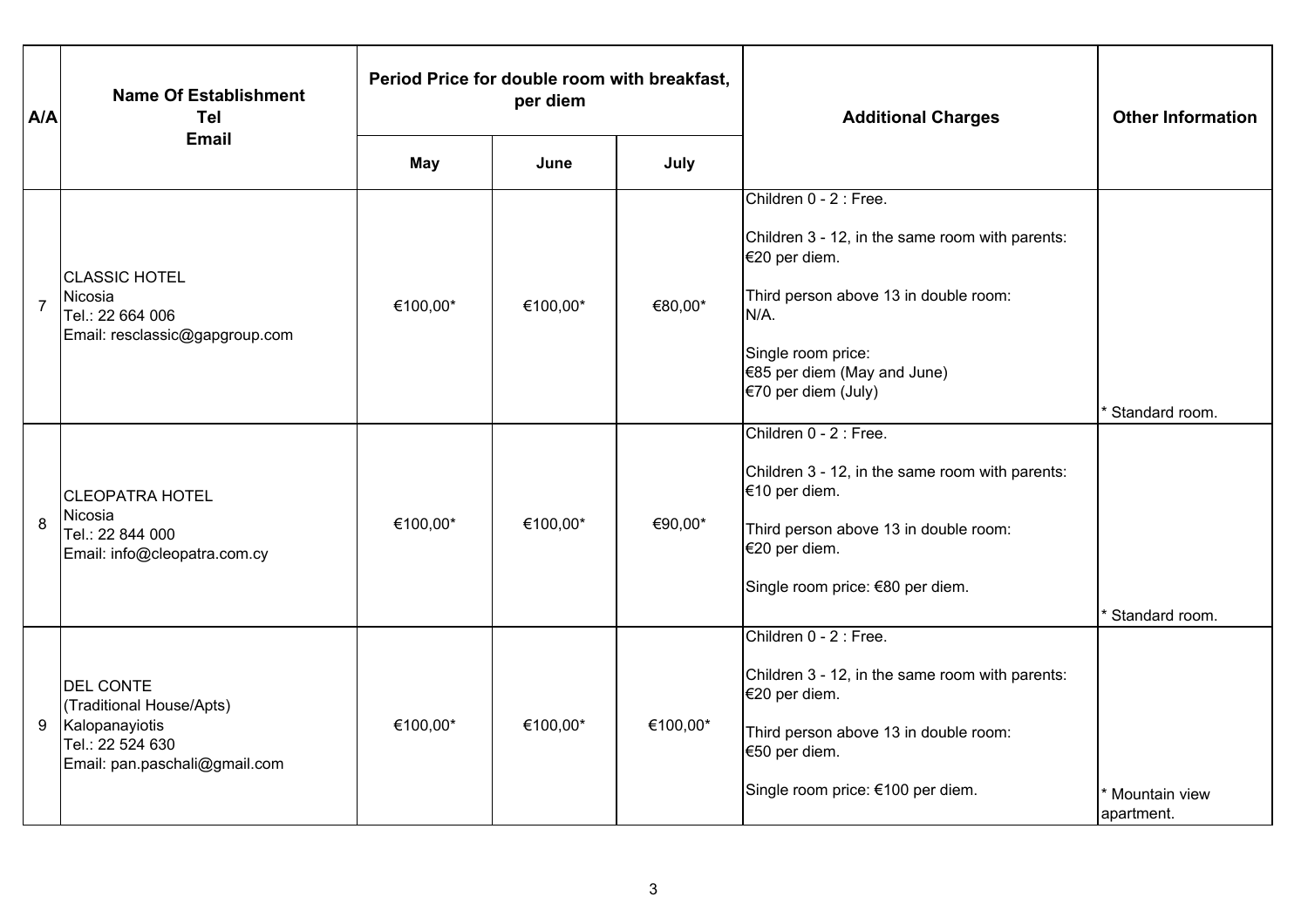| A/A | <b>Name Of Establishment</b><br>Tel                                                                                                    | Period Price for double room with breakfast,<br>per diem |        |        | <b>Additional Charges</b>                                                                                                                                                                                                          | <b>Other Information</b> |
|-----|----------------------------------------------------------------------------------------------------------------------------------------|----------------------------------------------------------|--------|--------|------------------------------------------------------------------------------------------------------------------------------------------------------------------------------------------------------------------------------------|--------------------------|
|     | <b>Email</b>                                                                                                                           | <b>May</b>                                               | June   | July   |                                                                                                                                                                                                                                    |                          |
| 10  | <b>E.J. PYRGOS BAY HOTEL</b><br>Kato Pyrgos<br>Tel.: 26 522 001<br>Email: info@pyrgosbay.com.cy                                        | €60,00                                                   | €70,00 | €70,00 | Children 0 - 2 : Free.<br>Children 3 - 12, in the same room with parents:<br>€15 per diem.<br>Third person above 13 in double room:<br>€20 per diem.<br>Single room price:<br>€50 per diem (May)<br>$€70$ per diem (June and July) |                          |
| 11  | <b>EKALI HOTEL</b><br>Kakopetria<br>Tel.: 22 922 501<br>Email: info@ekali-hotel.com                                                    | €60,00                                                   | €60,00 | €60,00 | Children 0 - 2 : Free.<br>Children 3 - 12, in the same room with parents:<br>€15 per diem.<br>Third person above 13 in double room:<br>€20 per diem.<br>Single room price: €40 per diem.                                           |                          |
|     | <b>ELYSSIA HOTEL</b><br>(Traditional House/Hotel)<br>12 Pedoulas<br>Tel.: 99 005 817, 22 953 737<br>Email: elyssiahotel@cytanet.com.cy | €60,00                                                   | €60,00 | €60,00 | Children 0 - 2 : Free.<br>Children 3 - 12, in the same room with parents:<br>€15 per diem.<br>Third person above 13 in double room:<br>€25 per diem.<br>Single room price: €45 per diem.                                           |                          |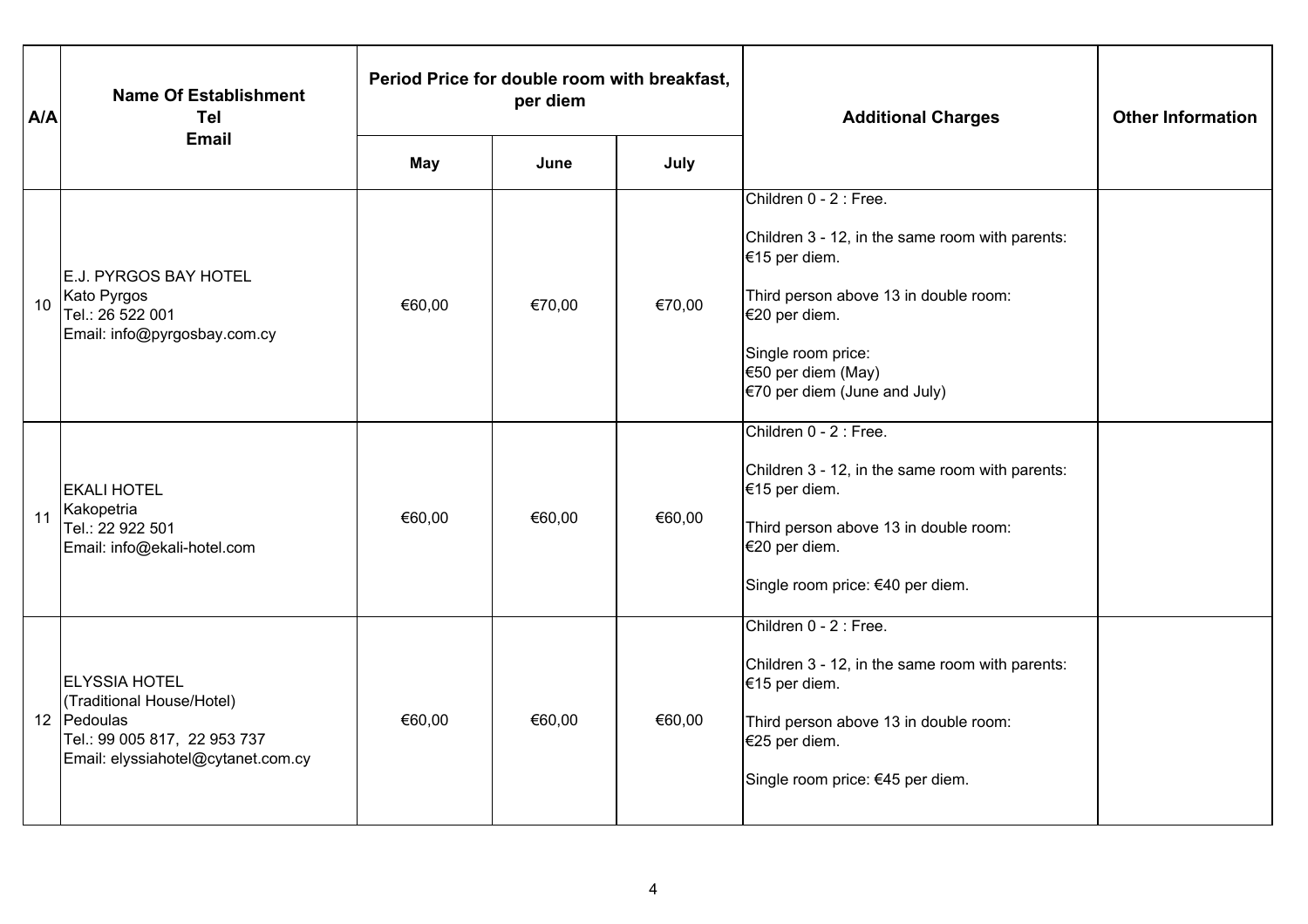| A/A | <b>Name Of Establishment</b><br><b>Tel</b>                                                                      | Period Price for double room with breakfast,<br>per diem |        |        | <b>Additional Charges</b>                                                                                                                                                                | <b>Other Information</b> |
|-----|-----------------------------------------------------------------------------------------------------------------|----------------------------------------------------------|--------|--------|------------------------------------------------------------------------------------------------------------------------------------------------------------------------------------------|--------------------------|
|     | <b>Email</b>                                                                                                    | May                                                      | June   | July   |                                                                                                                                                                                          |                          |
|     | <b>ENYPNION</b><br>(Traditional House/Apts)<br>13 Kakopetria<br>Tel.: 96 899 699<br>Email: info@enipnion.com.cy | €60,00                                                   | €65,00 | €70,00 | Children 0 - 2 : Free.<br>Children 3 - 12, in the same room with parents:<br>€8 per diem.<br>Third person above 13 in double room:<br>€12 per diem.<br>Single room price: €50 per diem.  |                          |
| 14  | <b>ESCAPE APODRASI HOTEL</b><br>Palaichori Morphou<br>Tel.: 22 642 300<br>Email: escapehotel@cytanet.com.cy     | €90,00                                                   | €90,00 | €90,00 | Children 0 - 2 : Free.<br>Children 3 - 12, in the same room with parents:<br>€10 per diem.<br>Third person above 13 in double room:<br>€15 per diem.<br>Single room price: €75 per diem. |                          |
| 15  | <b>HEALTH HABITAT HOTEL</b><br>Pedoulas<br>Tel.: 22 952 283, 99 402 785<br>Email: habitatpedoulas@gmail.com     |                                                          |        | €70,00 | Children 0-2: Free.<br>Children 3-12, in the same room with parents:<br>€15 per diem.<br>Third person above 13 in double room:<br>€25 per diem.<br>Single room price: €60 per diem.      |                          |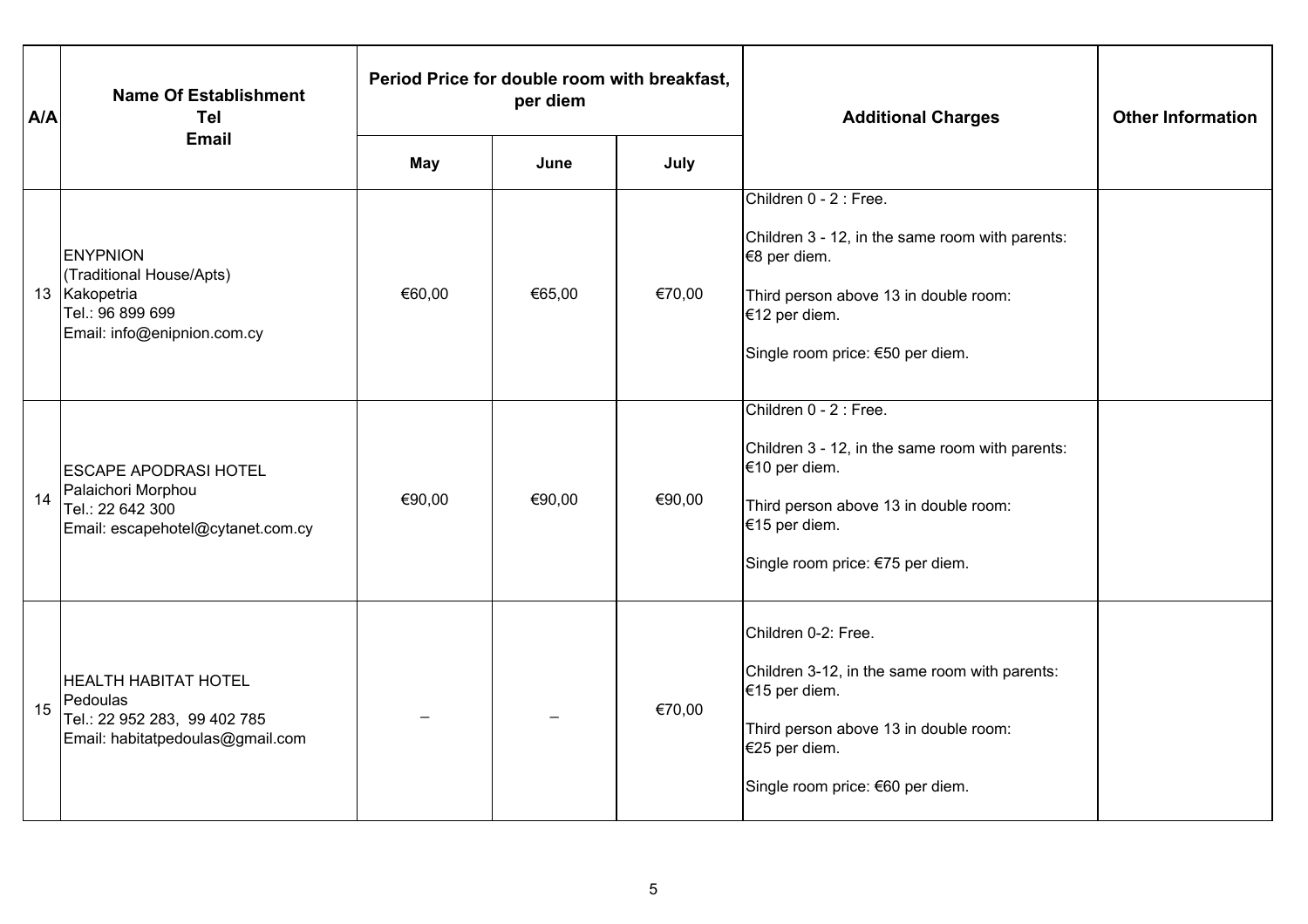| A/A | <b>Name Of Establishment</b><br><b>Tel</b>                                                                | Period Price for double room with breakfast,<br>per diem |         |         | <b>Additional Charges</b>                                                                                                                                                                   | <b>Other Information</b> |
|-----|-----------------------------------------------------------------------------------------------------------|----------------------------------------------------------|---------|---------|---------------------------------------------------------------------------------------------------------------------------------------------------------------------------------------------|--------------------------|
|     | <b>Email</b>                                                                                              | <b>May</b>                                               | June    | July    |                                                                                                                                                                                             |                          |
| 16  | <b>HELLAS HOTEL</b><br>Kakopetria<br>Tel.: 22 922 450<br>Email: koronideschristakis@gmail.com             | €60,00*                                                  | €60,00* | €60,00* | Children 0 - 2 : Free.<br>Children 3 - 12, in the same room with parents:<br>€15 per diem.<br>Third person above 13 in double room:<br>€22,50 per diem.<br>Single room price: €45 per diem. | Mountain view room.      |
| 17  | <b>IPHIGENIA HOTEL</b><br>Kato Pyrgos<br>Tel.: 26 522 218, 99 571 400<br>Email: steliostilliros@gmail.com | €60,00*                                                  | €70,00* | €80,00* | Children 0 - 2 : Free.<br>Children 3 - 12, in the same room with parents:<br>€10 per diem.<br>Third person above 13 in double room:<br>€15 per diem.<br>Single room price: €60 per diem.    |                          |
| 18  | <b>KRYSTAL HOTEL</b><br>Kakopetria<br>Tel.: 22 922 433, 22 922 701<br>Email: crystalhotel.noni@gmail.com  | €65,00*                                                  | €65,00* | €65,00* | Children 0 - 2 : Free.<br>Children 3 - 12, in the same room with parents:<br>€20 per diem.<br>Third person above 13 in double room:<br>€20 per diem.<br>Single room price: €65 per diem.    | Standard double room.    |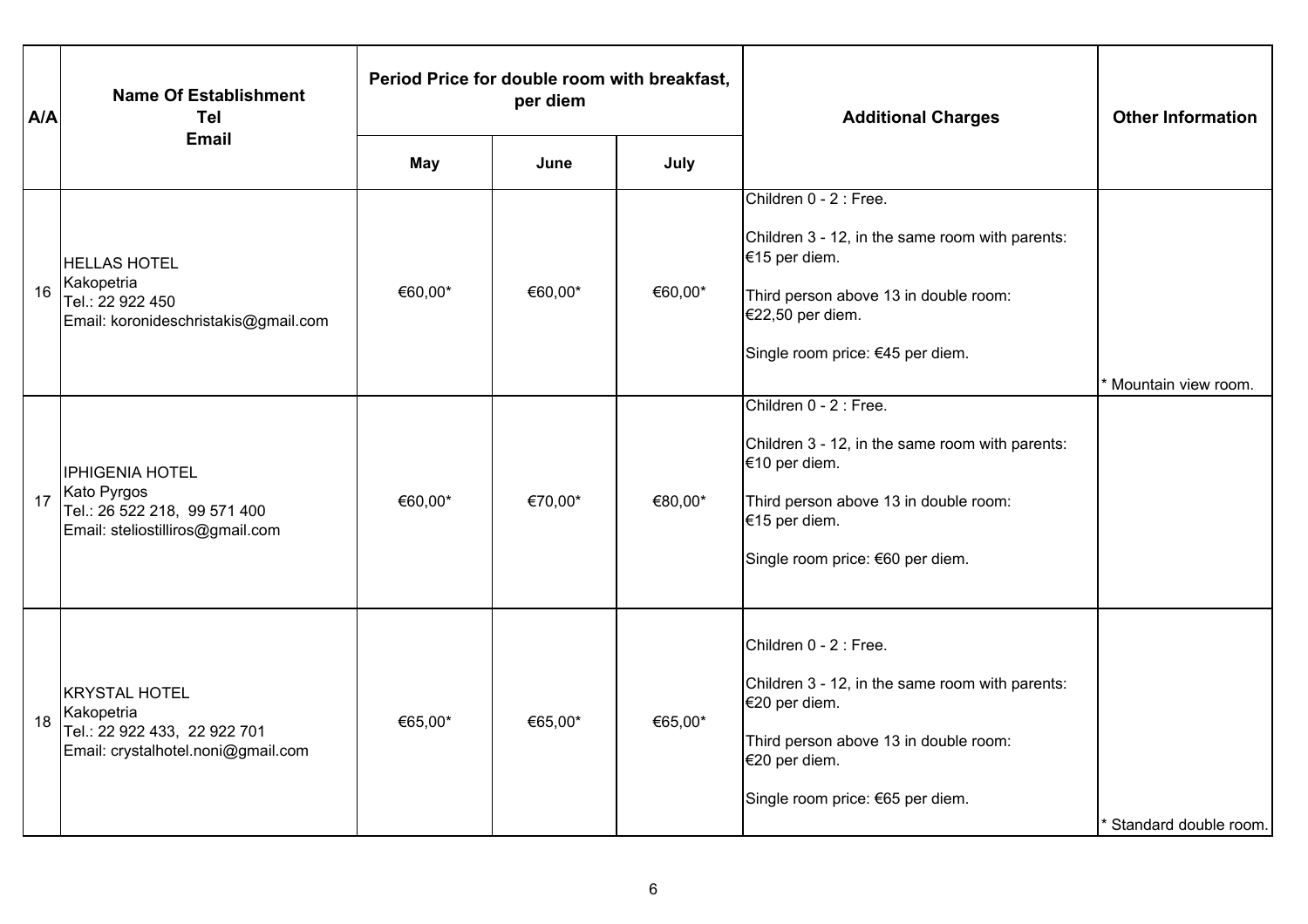| A/A | <b>Name Of Establishment</b><br><b>Tel</b>                                                              | Period Price for double room with breakfast,<br>per diem |        |        | <b>Additional Charges</b>                                                                                                                                                                   | <b>Other Information</b> |
|-----|---------------------------------------------------------------------------------------------------------|----------------------------------------------------------|--------|--------|---------------------------------------------------------------------------------------------------------------------------------------------------------------------------------------------|--------------------------|
|     | <b>Email</b>                                                                                            | May                                                      | June   | July   |                                                                                                                                                                                             |                          |
| 19  | MINAIDE'S HOTEL<br>Kakopetria<br>Tel.: 22 922 421, 99 352 583<br>Email: minaideshotel@hotmail.com       | €60,00                                                   | €60,00 | €60,00 | Children 0 - 2 : Free.<br>Children 3 - 12, in the same room with parents:<br>€15 per diem.<br>Third person above 13 in double room:<br>€20 per diem.<br>Single room price: €45 per diem.    |                          |
| 20  | <b>MOUNTAIN ROSE HOTEL</b><br>Pedoulas<br>Tel.: 22 952 727<br>Email:<br>mountainrosegardenItd@gmail.com | €58,00                                                   | €58,00 | €58,00 | Children 0 - 2 : Free.<br>Children 3 - 12, in the same room with parents:<br>€14,50 per diem.<br>Third person above 13 in double room:<br>€29 per diem.<br>Single room price: €45 per diem. |                          |
| 21  | <b>PYRGIANA BEACH HOTEL</b><br>Kato Pyrgos<br>Tel.: 26 522 322<br>Email: antigoni-andreou@hotmail.com   | €55,00                                                   | €65,00 | €75,00 | Children 0 - 2 : Free.<br>Children 3 - 12, in the same room with parents:<br>€10 per diem.<br>Third person above 13 in double room:<br>€15 per diem.<br>Single room price: €50 per diem.    |                          |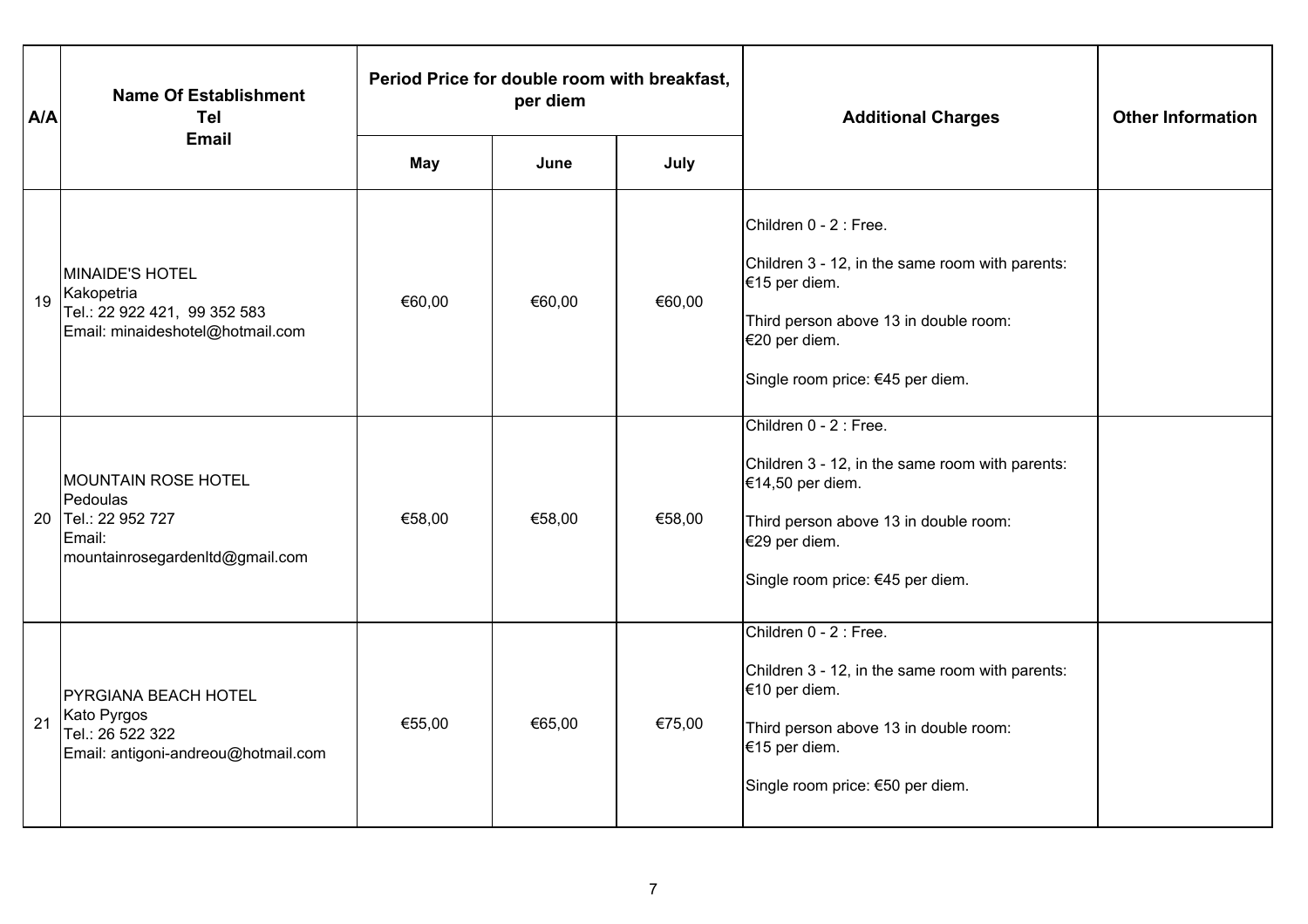| A/A | <b>Name Of Establishment</b><br><b>Tel</b>                                                                          | Period Price for double room with breakfast,<br>per diem |                                                                        |        | <b>Additional Charges</b>                                                                                                                                                                                                                             | <b>Other Information</b> |
|-----|---------------------------------------------------------------------------------------------------------------------|----------------------------------------------------------|------------------------------------------------------------------------|--------|-------------------------------------------------------------------------------------------------------------------------------------------------------------------------------------------------------------------------------------------------------|--------------------------|
|     | <b>Email</b>                                                                                                        | May                                                      | June                                                                   | July   |                                                                                                                                                                                                                                                       |                          |
| 22  | THE TWO FLOWERS HOTEL<br>Pedoulas<br>Tel.: 22 952 372, 99 413 138<br>Email: twoflowershr@gmail.com                  | €60,00                                                   | €60,00                                                                 | €60,00 | Children 0 - 2 : Free.<br>Children 3 - 12, in the same room with parents:<br>€15 per diem.<br>Third person above 13 in double room:<br>€20 per diem.<br>Single room price: €45 per diem.                                                              |                          |
|     | TO SPITI TOU XENI<br>(Traditional House/Apts)<br>23 Galata<br>Tel.: 99 419 251<br>Email: xenishouses@gmail.com      | €65,00                                                   | €65,00                                                                 | €70,00 | Children 0 - 2 : Free.<br>Children 3 - 12, in the same room with parents:<br>€15 per diem.<br>Third person above 13 in double room:<br>€20 per diem (maximumı 2 persons).<br>Single room price:<br>€65 per diem (May and June)<br>€70 per diem (July) |                          |
|     | <b>TYLOS BEACH HOTEL</b><br>24 Kato Pyrgos<br>Tel.: 26 522 348, 99 426 372<br>Email: tylosbeachhotel@cytanet.com.cy | €60,00                                                   | €70,00<br>(from 01-09<br>and<br>from 13-30)<br>€100,00<br>(from 10-12) | €80,00 | Children 0 - 2 : Free.<br>Children 3 - 12, in the same room with parents:<br>€10 per diem.<br>Third person above 13 in double room:<br>€20 per diem.<br>Single room price:<br>€55 per diem (May)<br>€65 per diem (June)<br>€70 per diem (July)        |                          |